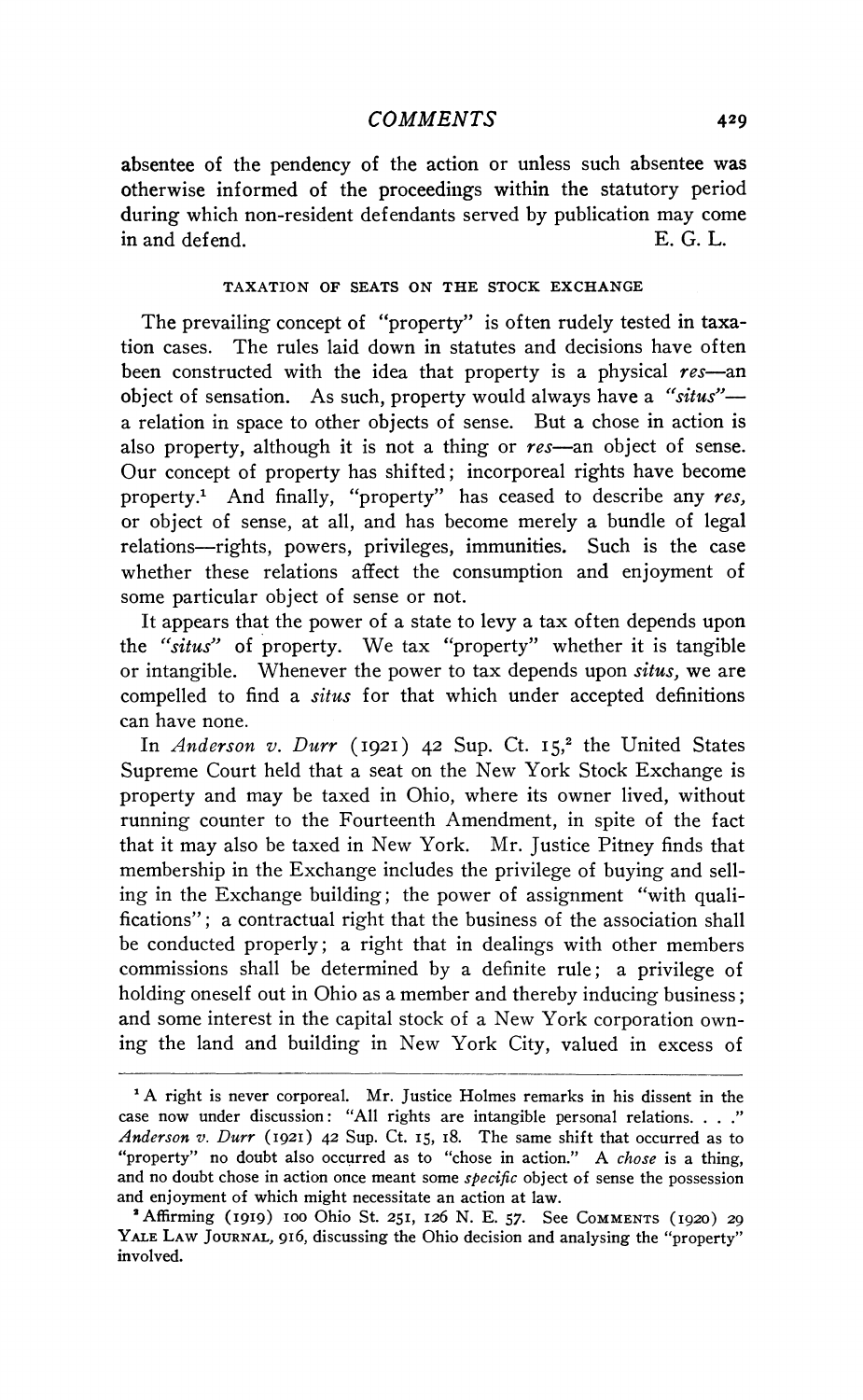\$5,000,000. This valuable taxable property is not wholly *situated* in New York. "The membership is personal property, and being without fixed situs has a taxable situs at the domicil of the owner. *Mobilia* sequuntur *personam*."<sup>3</sup>

Mr. Justice Holmes dissented in an opinion of one paragraph.<sup>4</sup> "The fact that all rights are intangible personal relations" does not give Ohio the power to tax either land or personal property "permanently out of the jurisdiction." He seeks for an "object of the right" and he finds it in the New York Stock Exchange building. All else is merely incidental to the "right . . . . personally to enter . . . . and to do business there." Thus the property is "localized in New York. If so, it does not matter whether it is real or personal property or that it adds to the owner's credit and facilities in Ohio. The same would be true of a great estate in New York land."

The analysis adopted by the majority of the Court indicates that some of the legal relations of the owner of a seat have no connection with the New York building as an "object." They do not constitute property in the building. The power of Ohio to tax them is scarcely to be denied merely on the ground that they are "incidental."

A state taxes property because it maintains machinery for determining the existence of rights and privileges, lending its force and machinery to compel performance by those bearing duties and refusing them as against those having privileges. We believe that those should pay who reap the advantage, and that they should pay in proportion to the number and value of their advantages. Whether in the case of land, of chattels, or of choses in action, every state holds its machinery ready for all comers. A resident of Ohio who owns New York land or a New York chattel or who makes a New York contract has Ohio rights as well as New York rights, and has Oregon rights as well as Ohio rights. These various rights (and other relations) are not necessarily identical in either number or character. Shall each state therefore have the power to tax? In theory, yes; and the amount of the tax to be paid each state should be determined by the value received from each state. Practically, however, such a system would be too complicated and expensive.<sup>5</sup> The states that, in general, render the greatest

<sup>4</sup> *Ibid.* 18. Justices Van Devanter and McReynolds concurring.

<sup>5</sup> It may seem surprising that a person who has "property" in any one state has

<sup>3</sup> *Anderson v. Durr, supra* at p. 17.

What are the *mobilia* in this case and how do they follow the domicil? Do the New York rights and privileges cross an intervening state and turn into Ohio rights and privileges? Apparently some of them do not. "Nor is plaintiff's case stronger if we assume that the membership privileges exercisable locally in New York enable that State to tax them even as against a resident of Ohio. Exemption from double taxation by one and the same State is not guaranteed by the Fourteenth Amendment; much less is taxation by two States upon identical or closely related property interests falling within the jurisdiction of .both, forbidden."